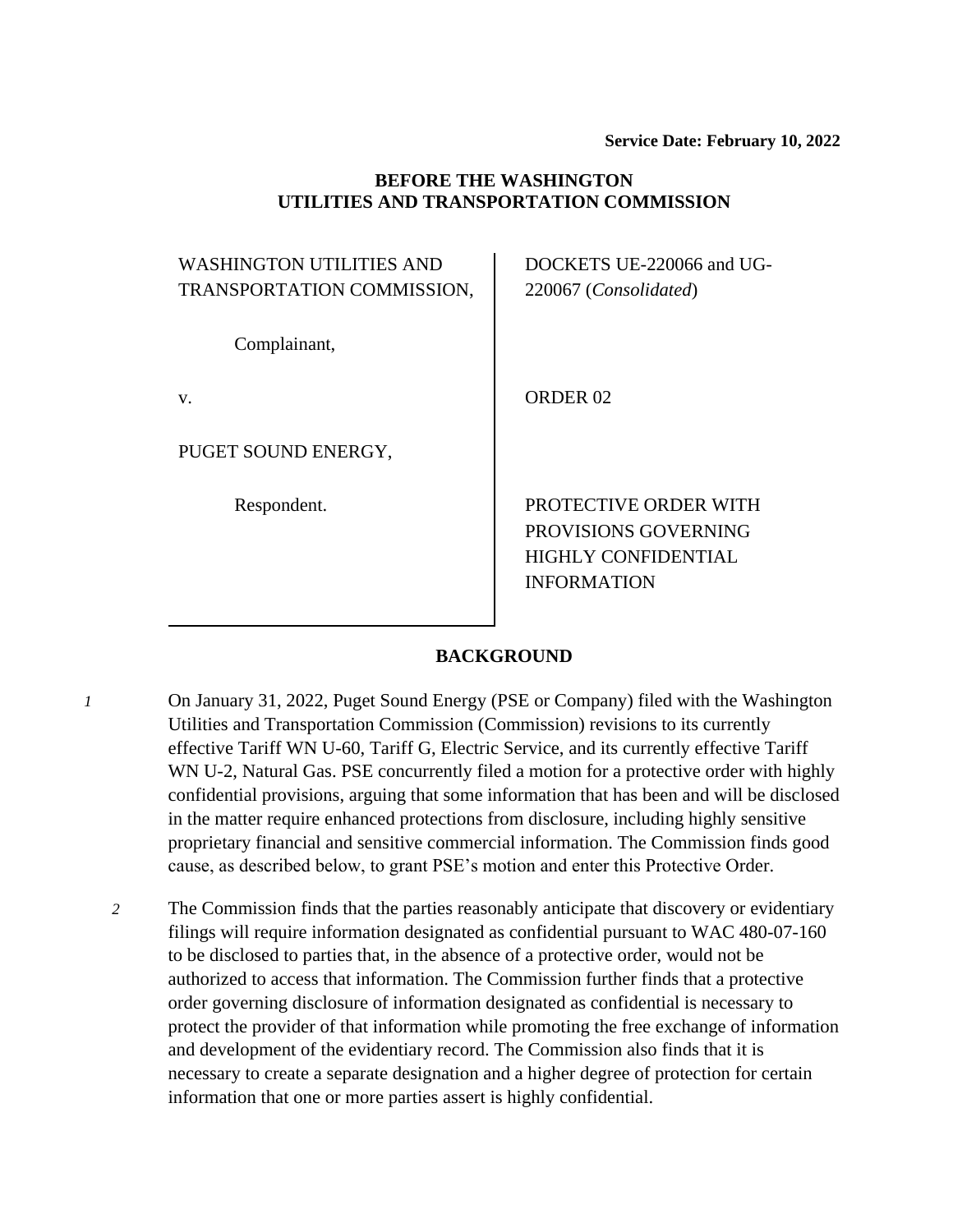### **DOCKETS UE-220066 and UG-220067***(Consolidated)* **PAGE 2 ORDER 02**

*3* Accordingly, the Commission enters this protective order (Order) pursuant to RCW 34.05.446 and WAC 480-07-420 to govern the discovery and use of information designated as confidential or highly confidential in this proceeding.

# **1. ORDER**

# **A. General Provisions**

- *4* **Confidential Information**. All access, review, use, and disclosure of any material designated by a party to this proceeding as confidential pursuant to WAC 480-07-160 (referred to in this Order as "Confidential Information") is governed by this Order and by WAC 480-07-160. Only information that meets the definition of "confidential information" in WAC 480-07-160(2)(b) may be designated as Confidential Information.
- *5* **Highly Confidential Information**. All access, review, use, and disclosure of any material designated by a party to this proceeding as highly confidential pursuant to WAC 480-07-160 (referred to in this Order as "Highly Confidential Information") is governed by this Order and by WAC 480-07-160. Highly Confidential Information is Confidential Information, the disclosure of which poses a highly significant risk of heightened competitive harm to the disclosing party or third parties. Only information that meets this standard and the definition of "highly confidential information" in WAC 480-07- 160(2)(d) may be designated as Highly Confidential Information.
- *6* **Designating Confidential Information and Highly Confidential Information**. Parties must designate Confidential Information and Highly Confidential Information as required in WAC 480-07-160. The Commission may reject any filing that fails to properly designate or mark Confidential Information or Highly Confidential Information or that designates clearly public information as confidential or highly confidential.
- *7* **Limitation on Use**. A party or a party's counsel or expert may review, use, or disclose information designated as Confidential Information or Highly Confidential Information by another party only for purposes of this proceeding.
	- **B. Disclosure of Confidential Information**
- *8* **Persons Permitted Access to Confidential Information**. No person bound by this Order may disclose information designated as Confidential Information by another party to anyone other than the Commissioners, Commission Staff, the presiding officer(s), and, subject to the requirements in paragraph 8 below, counsel for each of the parties to this proceeding, each such counsel's administrative staff, and persons designated by the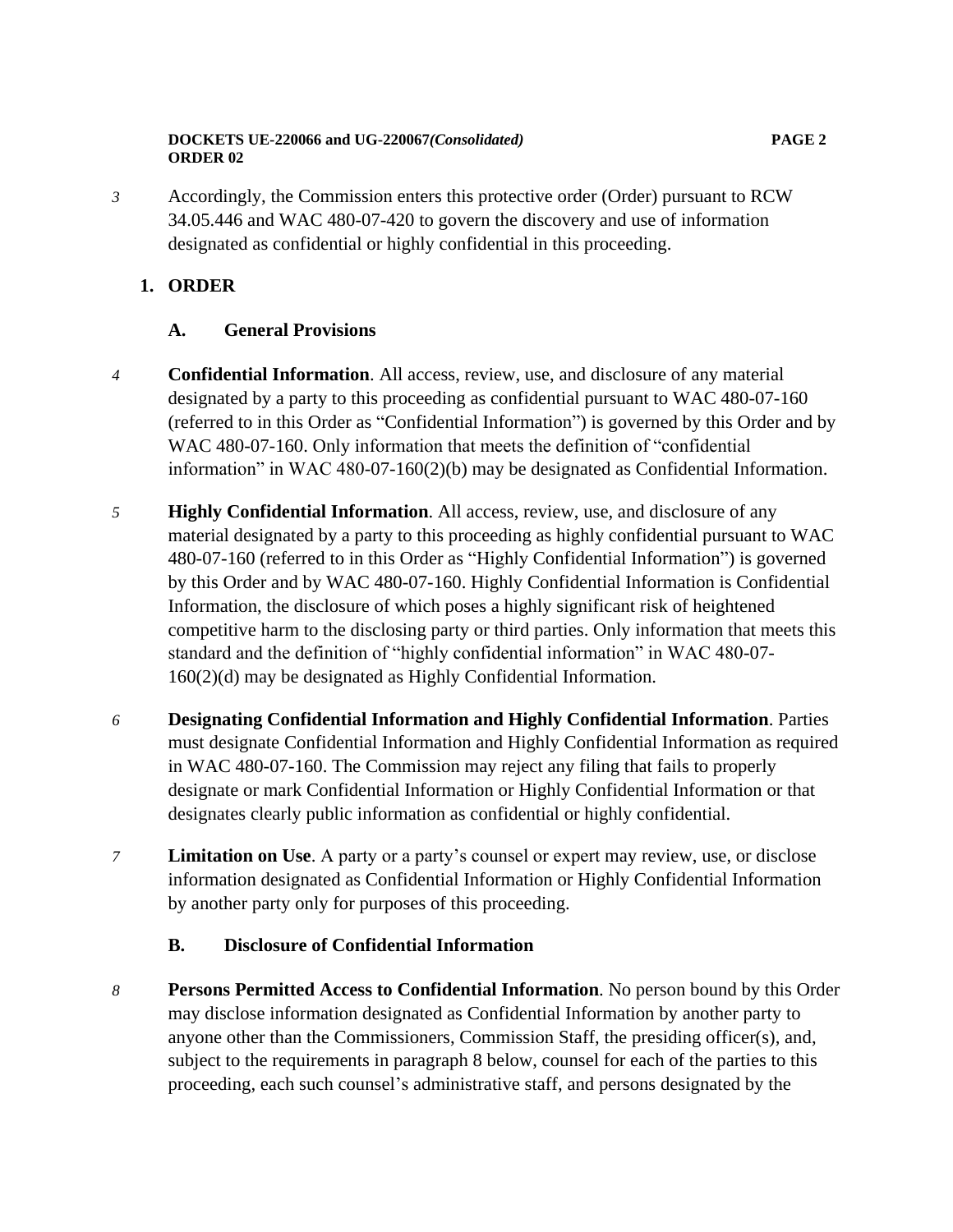### **DOCKETS UE-220066 and UG-220067***(Consolidated)* **PAGE 3 ORDER 02**

parties as their experts in this proceeding. No expert who requests access to Confidential Information other than members of Commission Staff or Public Counsel may be an officer, director, direct employee, major shareholder, or principal of any party or any competitor of any party unless the provider of the Confidential Information waives this restriction. Any dispute concerning persons entitled to access Confidential Information must be brought before the presiding officer for resolution.

- *9* **Confidential Non-disclosure Agreement**. Before being allowed access to any Confidential Information disclosed in this docket, each counsel or expert must agree to comply with and be bound by this Order by executing, filing, and serving Exhibit A (counsel) or Exhibit B (expert) attached to this Order (collectively, Confidential Nondisclosure Agreement). A counsel's administrative staff need not execute a Confidential Non-disclosure Agreement if counsel agrees to be responsible for any violation of this Order that results from their staff's conduct. If the provider of the Confidential Information objects to allowing any expert to have access to such information, that party must complete the applicable portion of the Confidential Non-disclosure Agreement for that expert, timely file it with the Commission, and serve all parties. A party waives objection to allowing access to Confidential Information to an expert who has executed a Confidential Non-disclosure Agreement if the party fails to comply with this requirement.
- *10* **Access to Confidential Information**. Parties must comply with the requirements in WAC 480-07-160 and WAC 480-07-420 when providing documents containing Confidential Information to the Commission or persons who have executed a Confidential Non-disclosure Agreement. Persons who have executed a Confidential Nondisclosure Agreement agree that they will exercise all reasonable diligence to protect Confidential Information from disclosure to unauthorized persons.

### **C. Disclosure of Highly Confidential Information**

*11* **Persons Permitted Access to Highly Confidential Information**. No person bound by this Order may disclose information designated as Highly Confidential Information by another party to anyone other than the Commissioners, Commission Staff, the presiding officer(s), and, subject to the requirements in paragraph 13 below, counsel for each of the parties to this proceeding, each such counsel's administrative staff, and persons designated by the parties as their experts in this proceeding. No expert who requests access to Highly Confidential Information may be involved, now and for a period of two years following execution of the Highly Confidential Non-disclosure Agreement, in competitive decision making with respect to which the documents or information may be relevant, by or on behalf of any company or business organization that competes, or potentially competes, with the company or business organization that has designated the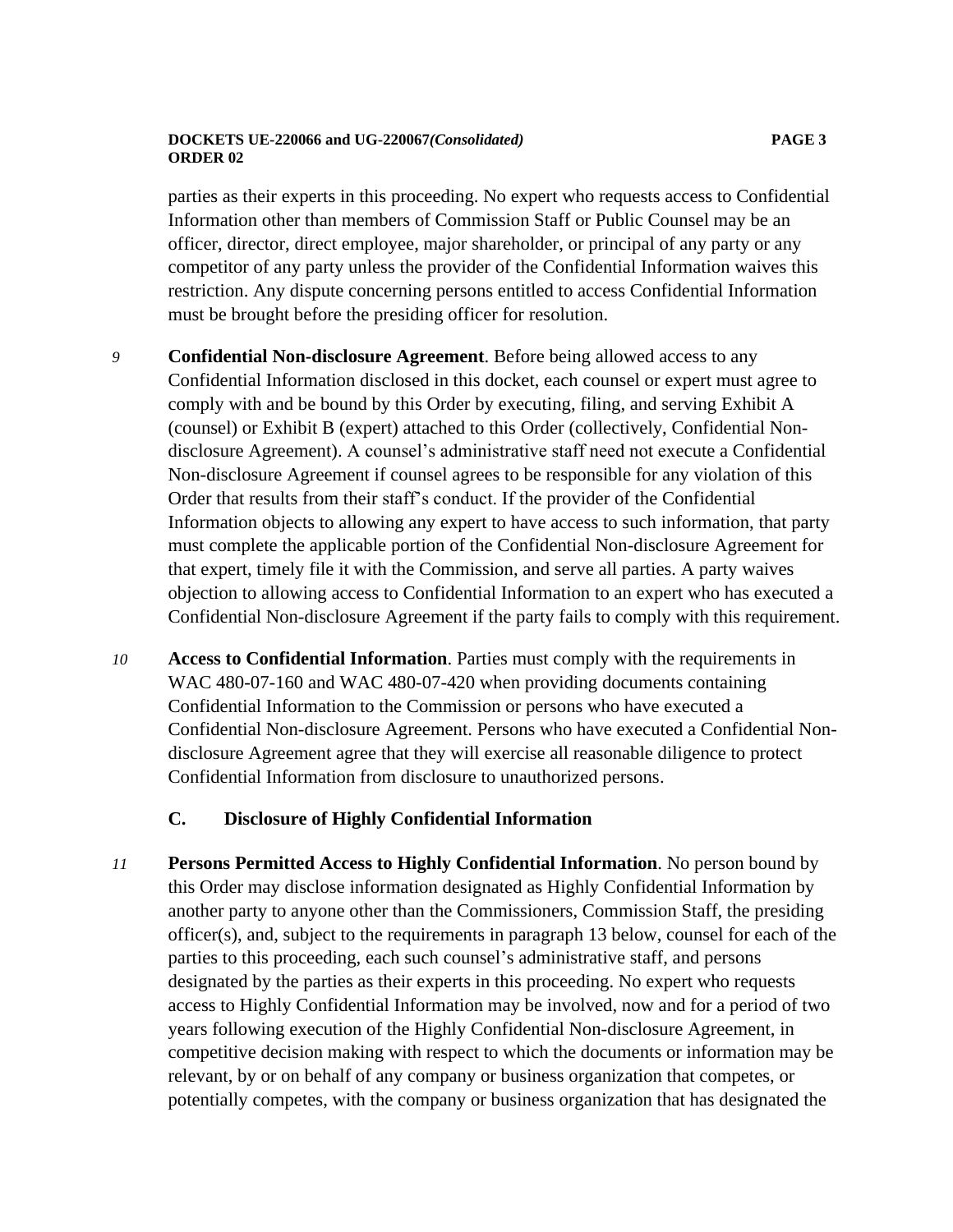### **DOCKETS UE-220066 and UG-220067***(Consolidated)* **PAGE 4 ORDER 02**

information as Highly Confidential Information with respect to the development or purchase of electric resources unless the provider of the Highly Confidential Information waives this restriction. Any dispute concerning persons entitled to access Highly Confidential Information must be brought before the presiding officer for resolution.

- *12* **Highly Confidential Non-disclosure Agreement**. Before being allowed access to any Highly Confidential Information disclosed in this docket, each counsel or expert must agree to comply with and be bound by this Order by executing, filing, and serving Exhibit C attached to this Order (Highly Confidential Non-disclosure Agreement). A counsel's administrative staff need not execute a Highly Confidential Non-disclosure Agreement if counsel agrees to be responsible for any violation of this Order that results from their staff's conduct. If the provider of the Highly Confidential Information objects to allowing any expert to have access to such information, that party must complete the applicable portion of the Highly Confidential Non-disclosure Agreement for that expert, timely file it with the Commission, and serve all parties. A party waives objection to allowing access to Highly Confidential Information to an expert who has executed a Highly Confidential Non-disclosure Agreement if the party fails to comply with this requirement.
- *13* **Access to Highly Confidential Information**. Parties must comply with the requirements in WAC 480-07-160 and WAC 480-07-420 when providing documents containing Highly Confidential Information to the Commission or persons who have executed a Highly Confidential Non-disclosure Agreement. Persons who have executed a Highly Confidential Non-disclosure Agreement agree that they will exercise all reasonable diligence to protect Highly Confidential Information from disclosure to unauthorized persons.

### **D. Use of Confidential Information and Highly Confidential Information**

*14* **Reference to Confidential Information or Highly Confidential Information**. Any public reference to Confidential Information or Highly Confidential Information during any part of this proceeding including, but not limited to, in motions, briefs, arguments, direct testimony, cross-examination, rebuttal, and proposed offers of proof, must not disclose the content or substance of that information, directly or indirectly. To the extent not addressed in this Order or WAC 480-07-160, the parties must negotiate how best to prevent unauthorized disclosure of Confidential Information and Highly Confidential Information with the goal of protecting each party's rights with respect to that information while allowing all parties the latitude to present the evidence necessary to support their respective cases and to maximize the information available to the public. If the parties cannot reach agreement about how to use or refer to Confidential Information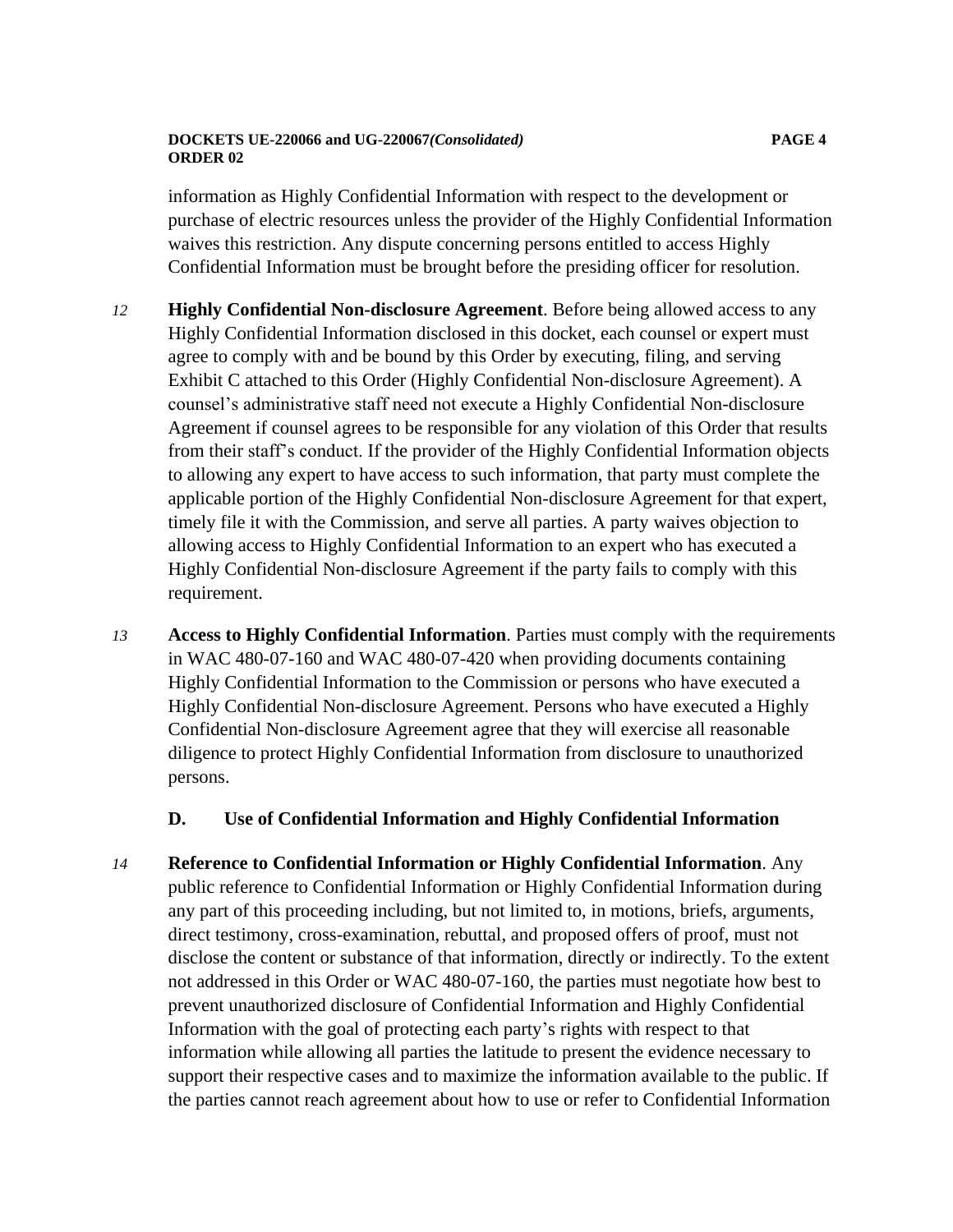### **DOCKETS UE-220066 and UG-220067***(Consolidated)* **PAGE 5 ORDER 02**

or Highly Confidential Information without disclosing it in violation of this Order, they must notify the presiding officer, who will determine the arrangements to protect the Confidential Information or Highly Confidential Information to ensure that all parties are afforded their full due process rights, including the right to cross-examine witnesses.

- *15* Counsel or other representative of any party that intends to disclose Confidential Information or Highly Confidential Information during oral testimony, crossexamination, or argument must give such prior notice as is feasible to the provider of that information and the presiding officer. That notice, at a minimum, must permit the presiding officer an opportunity to clear the hearing room of persons not bound by the applicable Non-disclosure Agreement or to take other action as is appropriate in the circumstances.
- *16* **Right to Challenge Admissibility**. Nothing in this Order may be construed to restrict any party's right to challenge the admissibility or use of any Confidential Information or Highly Confidential Information on any ground other than confidentiality, including but not limited to competence, relevance, or privilege.
- *17* **Right to Challenge Confidential Designation**. Any party by motion or the Commission on its own initiative may challenge a party's designation of information as confidential or highly confidential under WAC 480-07-160 and this Order. The presiding officer will conduct an *in camera* hearing to determine the propriety of the designation. The burden of proof to show that such information is properly designated as confidential or highly confidential is on the party that made that designation. Pending a Commission determination, the challenged Confidential Information or Highly Confidential Information shall be treated in all respects as protected under the terms of this Order. The presiding officer will make their determination orally on the record or in a written order.
- *18* If a presiding officer other than the Commissioners determines that challenged information designated as highly confidential is entitled only to protection as Confidential Information, the information will continue to be protected as Highly Confidential Information under this Order for ten days from the date of the presiding officer's determination. If a party seeks administrative review of that determination within that time, the Commission will stay the determination pending an order from the Commission. If the Commission upholds the determination on review, in whole or in part, or if the Commissioners are the presiding officers, the Commission will require the challenged information to be refiled as Confidential Information.
- *19* If the presiding officer determines the challenged information is not entitled to any protection under this Order and WAC 480-07-160, the information will continue to be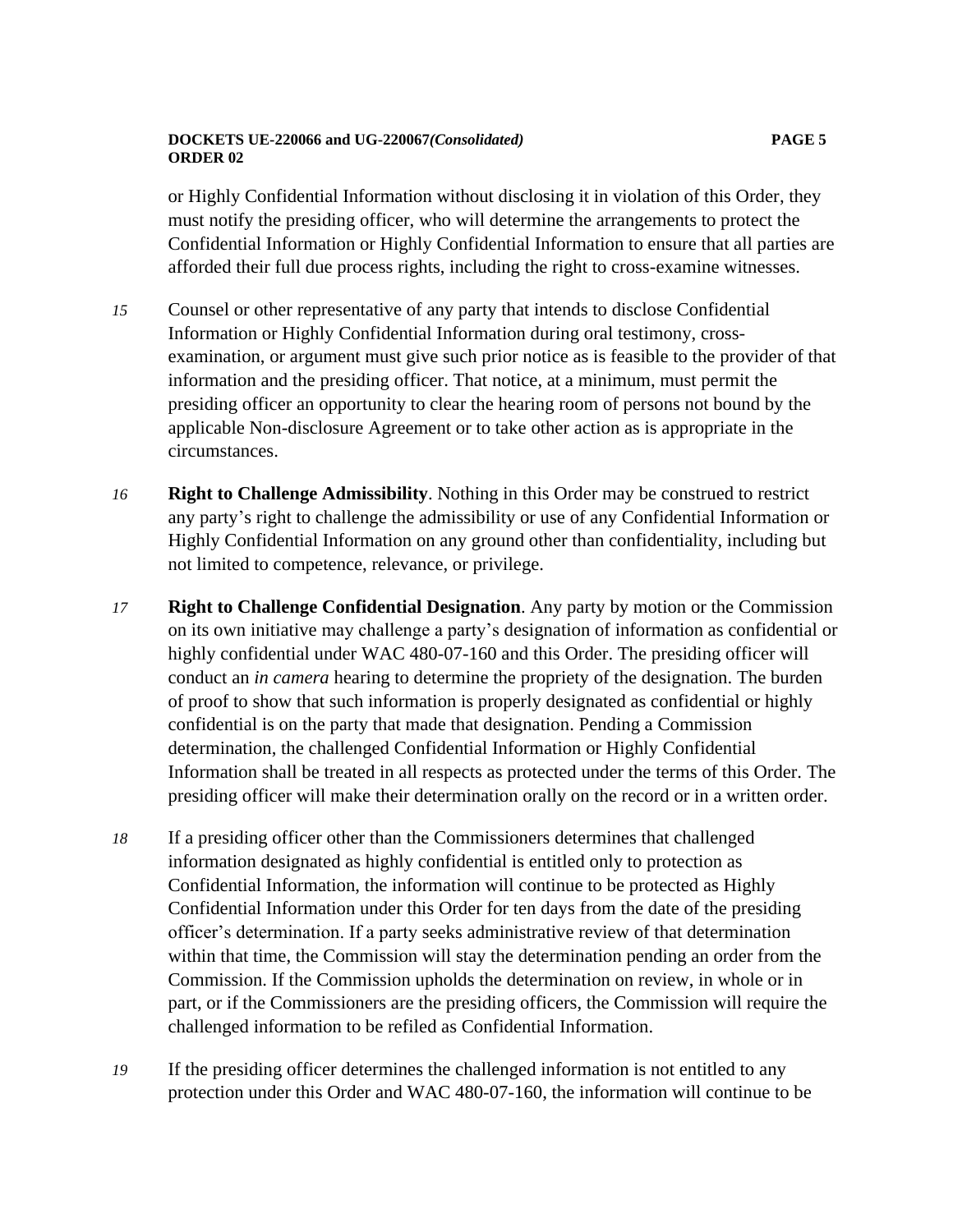#### **DOCKETS UE-220066 and UG-220067***(Consolidated)* **PAGE 6 ORDER 02**

protected under this Order for ten days from the date of the presiding officer's determination. If a party seeks administrative review of a determination by a presiding officer other than the Commissioners within that time, the Commission will stay the determination pending an order from the Commission. If the Commission upholds the determination on review, in whole or in part, the information will continue to be protected under this Order for ten days from the date of the Commission order. If no party seeks administrative or judicial review of the presiding officer's determination within 10 days, or if no reviewing court enters an order protecting the challenged information from disclosure within ten days of a final Commission determination, the Commission will require the challenged information to be refiled without the confidential or highly confidential designation or otherwise treated as public information.

- *20* **Admission of Confidential Information or Highly Confidential Information Under Seal**. The portions of the record of this proceeding containing Confidential Information or Highly Confidential Information will be sealed for all purposes, including administrative and judicial review, unless such Confidential Information or Highly Confidential Information is released from the restrictions of this Order, either through the agreement of the parties or pursuant to a lawful order of the Commission or of a court having jurisdiction to do so.
- *21* **Return of Confidential Information and Highly Confidential Information**. Within 30 days following the conclusion of this proceeding, including any administrative or judicial review, every person who has executed a Confidential or Highly Confidential Nondisclosure Agreement and possesses or controls any Confidential Information or Highly Confidential Information disclosed by another party (including personal notes that make substantive reference to that Confidential Information or Highly Confidential Information), either must return all such Confidential Information or Highly Confidential Information to the party that provided it or must certify in writing that all copies and substantive references to that information in notes have been destroyed; PROVIDED, that counsel may retain exhibits that contain Confidential Information or Highly Confidential Information as counsel records subject to the terms and conditions of this Order.
- *22* **Freedom of Information Laws**. Until the Commission or any court having jurisdiction finds that any particular Confidential Information or Highly Confidential Information is not properly designated as confidential pursuant to WAC 480-07-160, the Commission expects any federal agency that has access to or receives copies of the Confidential Information or Highly Confidential Information to treat that information as within the exemption from disclosure provided in the Freedom of Information Act at 5 U.S.C. § 552 (b)(4); the Commission also expects any Washington state agency that has access to or receives copies of the Confidential Information or Highly Confidential Information to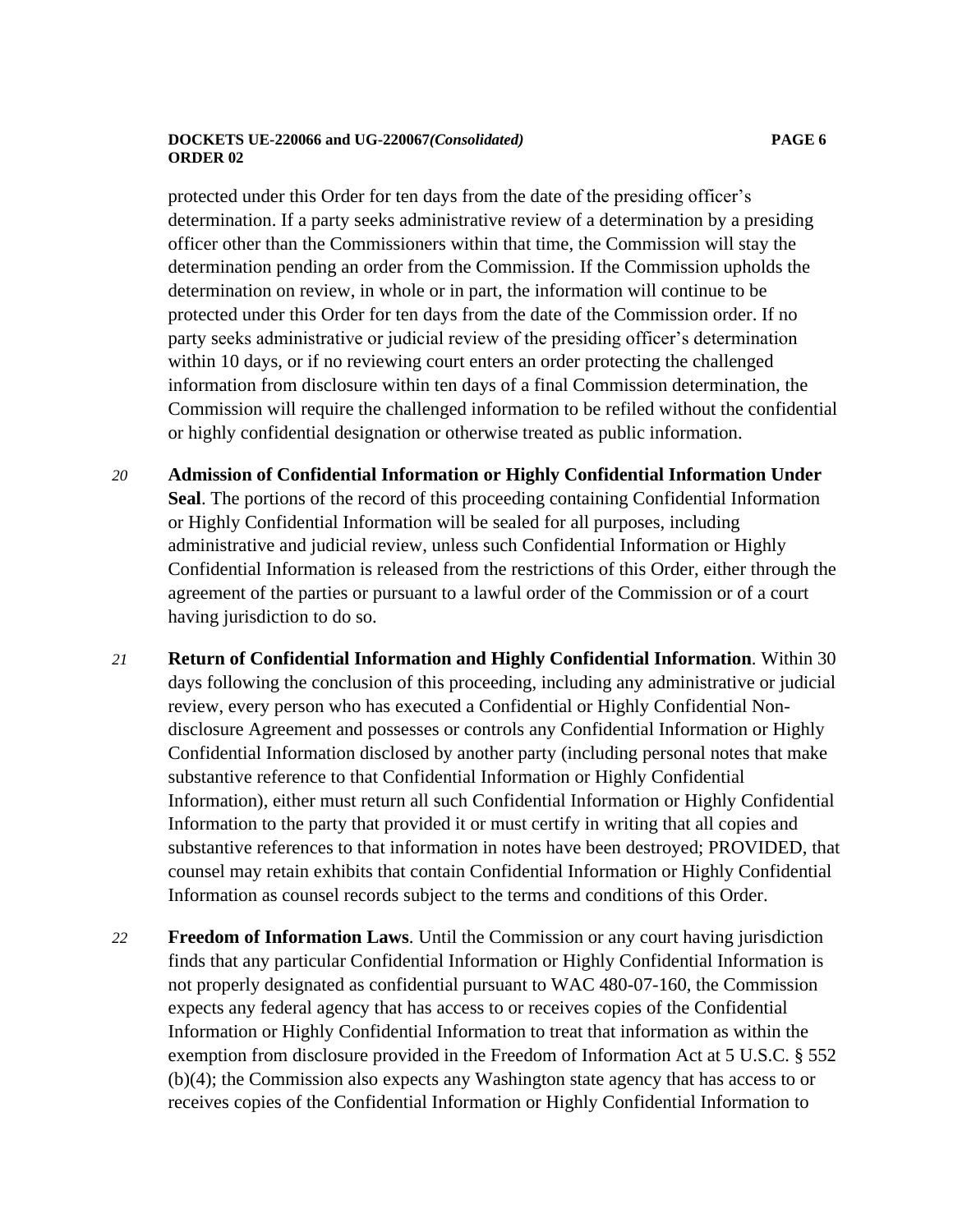### **DOCKETS UE-220066 and UG-220067***(Consolidated)* **PAGE 7 ORDER 02**

treat that information as being within the exemption from disclosure provided in RCW 42.56.210.

- *23* **Notice of Compelled Production in Other Jurisdictions**. If a person who has executed a Confidential or Highly Confidential Non-disclosure Agreement is compelled to produce documents containing Confidential Information or Highly Confidential Information in any regulatory or judicial proceeding by the body conducting the proceeding, the person must provide notice to the party that provided the Confidential Information or Highly Confidential Information. Such information must not be produced for at least five business days following such notice to permit the party that provided the information an opportunity to defend the protected status of the material before the regulatory or judicial body that would otherwise compel production. Disclosure after that date, in compliance with an order compelling production, is not a violation of this Order.
- *24* **Modification**. The Commission may modify this Order on motion of a party or on its own motion upon reasonable prior notice to the parties and an opportunity for hearing.
- *25* **Violation of this Order**. Violation of this Order by any party to this proceeding or by any other person bound by this Order by unauthorized use or unauthorized disclosure of Confidential Information or Highly Confidential Information may subject such party or person to liability for damages and shall subject such party to penalties as generally provided by law.

DATED at Lacey, Washington, and effective February 10, 2022.

# WASHINGTON UTILITIES AND TRANSPORTATION COMMISSION

/s/ *Michael S. Howard* MICHAEL S. HOWARD Administrative Law Judge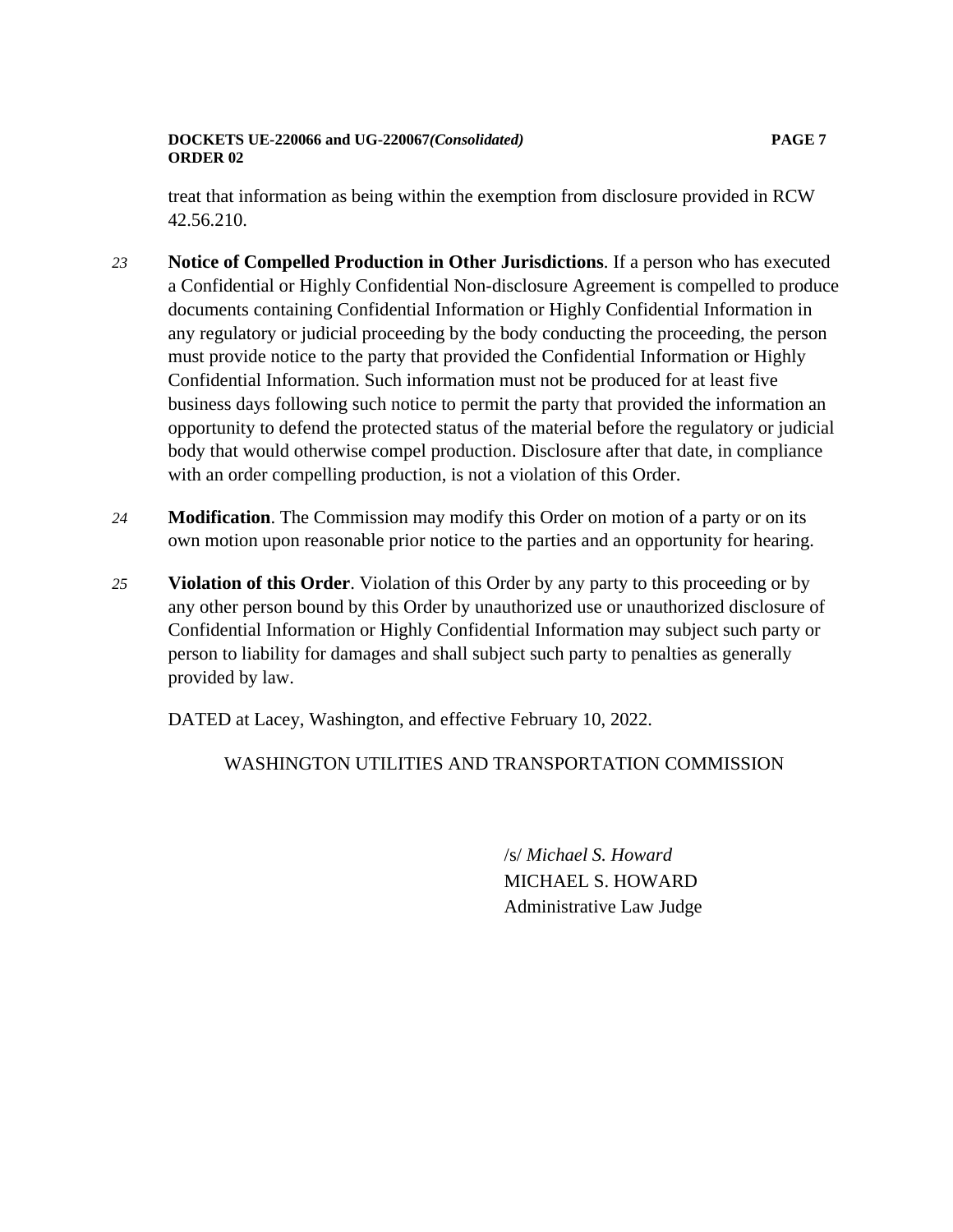**DOCKETS UE-220066 and UG-220067** *(Consolidated)*

\_\_\_\_\_\_\_\_\_\_\_\_\_\_\_\_\_\_\_\_\_\_\_\_\_\_\_\_\_\_\_\_\_\_\_\_\_\_\_

#### **ORDER 02**

## **EXHIBIT A (ATTORNEY AGREEMENT)**

# AGREEMENT CONCERNING CONFIDENTIAL INFORMATION IN DOCKETS UE-220066 AND UG-220067 BEFORE THE WASHINGTON UTILITIES AND TRANSPORTATION COMMISSION

|                                                                                              | sales, as attorney in |
|----------------------------------------------------------------------------------------------|-----------------------|
| this proceeding for                                                                          | $\int$ (party to      |
| this proceeding) agree to comply with and be bound by the Protective Order entered by        |                       |
| the Washington Utilities and Transportation Commission in Dockets UE-220066 and              |                       |
| UG-220067, and acknowledge that I have reviewed the Protective Order and fully               |                       |
| understand its terms and conditions. I further agree to be responsible for any violations of |                       |
| the Protective Order that result from the conduct of administrative staff I allow to have    |                       |
| access to Confidential Information.                                                          |                       |
|                                                                                              |                       |

\_\_\_\_\_\_\_\_\_\_\_\_\_\_\_\_\_\_\_\_\_\_\_\_\_\_\_\_\_\_\_\_\_\_\_\_\_\_\_ \_\_\_\_\_\_\_\_\_\_\_\_\_\_\_\_\_\_\_\_\_\_\_\_\_\_\_

Signature Date

Address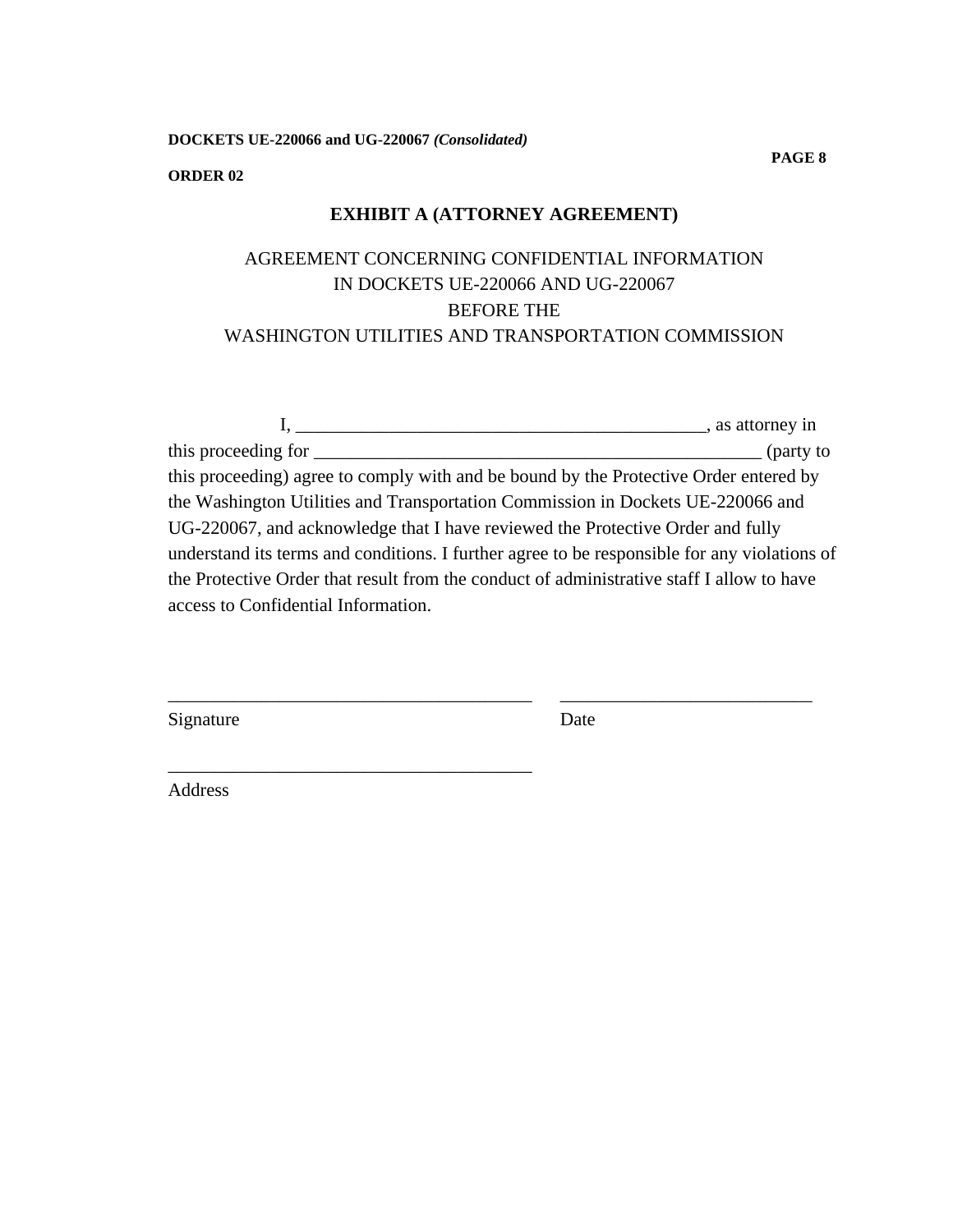**ORDER 02**

## **EXHIBIT B (EXPERT AGREEMENT)**

# AGREEMENT CONCERNING CONFIDENTIAL INFORMATION IN DOCKETS UE-220066 AND UG-220067 BEFORE THE

## WASHINGTON UTILITIES AND TRANSPORTATION COMMISSION

I, \_\_\_\_\_\_\_\_\_\_\_\_\_\_\_\_\_\_\_\_\_\_\_\_\_\_\_\_\_\_\_\_\_\_\_\_\_\_\_\_\_\_\_\_\_\_\_, as expert witness in this proceeding for \_\_\_\_\_\_\_\_\_\_\_\_\_\_\_\_\_\_\_\_\_\_\_\_\_\_\_\_\_\_\_\_\_\_\_\_ (a party to this proceeding) hereby agree to comply with and be bound by the Protective Order entered by the Washington Utilities and Transportation Commission in Dockets UE-220066 and UG-220067 and acknowledge that I have reviewed the Protective Order and fully understand its terms and conditions.

| Signature |       | Date                          |
|-----------|-------|-------------------------------|
| Employer  |       |                               |
| Address   |       | Position and Responsibilities |
|           | * * * |                               |

The following portion is to be completed by the responding party and filed with the Commission within 10 days of receipt; failure to do so will constitute a waiver and the above-named person will be deemed an expert having access to Confidential Information under the terms and conditions of the protective order.

\_\_\_\_\_\_\_ No objection.

\_\_\_\_\_\_\_ Objection. The responding party objects to the above-named expert having access to Confidential Information. The objecting party shall file a motion setting forth the basis for objection and asking exclusion of the expert from access to Confidential Information.

\_\_\_\_\_\_\_\_\_\_\_\_\_\_\_\_\_\_\_\_\_\_\_\_\_\_\_\_\_\_\_\_\_\_\_\_\_ \_\_\_\_\_\_\_\_\_\_\_\_\_\_\_\_\_\_\_\_\_\_\_\_\_\_\_

Signature Date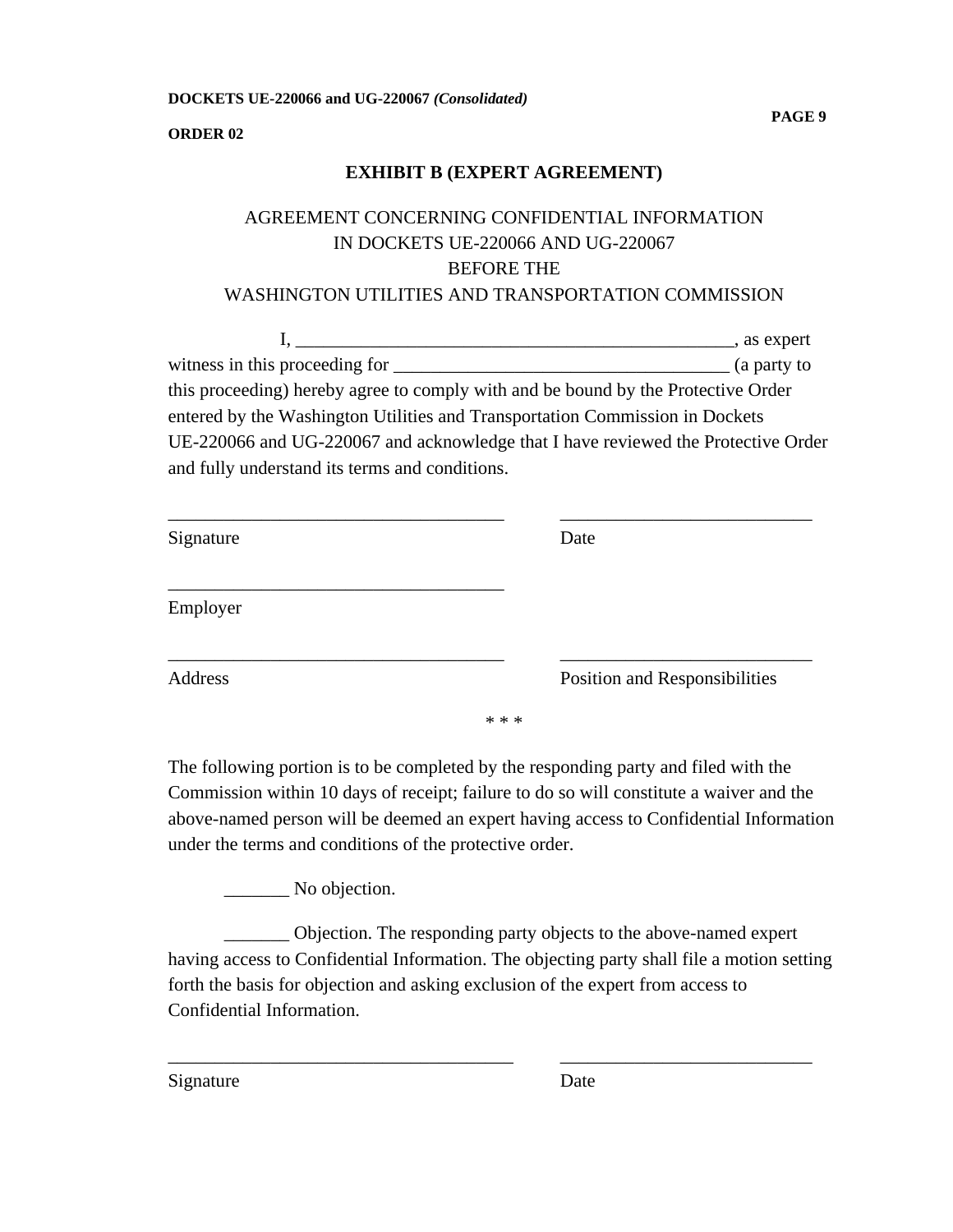### AGREEMENT CONCERNING HIGHLY CONFIDENTIAL INFORMATION

### IN DOCKETS UE-220066 AND UG-220067

## BEFORE THE

## WASHINGTON UTILITIES AND TRANSPORTATION COMMISSION

|          |                       | . as |
|----------|-----------------------|------|
|          | In-house counsel      |      |
|          | _ In-house expert     |      |
|          | Outside counsel       |      |
|          | $\_\_$ Outside expert |      |
| $\cdots$ |                       | . .  |

in this proceeding for \_\_\_\_\_\_\_\_\_\_\_\_\_\_\_\_\_\_\_\_\_\_\_\_\_\_\_\_\_\_\_\_\_\_\_\_ (a party to this proceeding) hereby declare under penalty of perjury under the laws of the State of Washington that the following are true and correct:

- a. I am not now involved, and will not for a period of two years involve myself in, competitive decision making with respect to which the documents or information may be relevant, by or on behalf of any company or business organization that competes, or potentially competes, with the company or business organization from whom they seek disclosure of highly confidential information with respect to the development or purchase of electric resources;
- b. I have read and understand, and agree to be bound by, the terms of the Protective Order in this proceeding, including this Exhibit C of the Protective Order; and
- c. If I am in-house or outside counsel, I further agree to be responsible for any violations of the Protective Order that result from the conduct of administrative staff I allow to have access to Highly Confidential Information.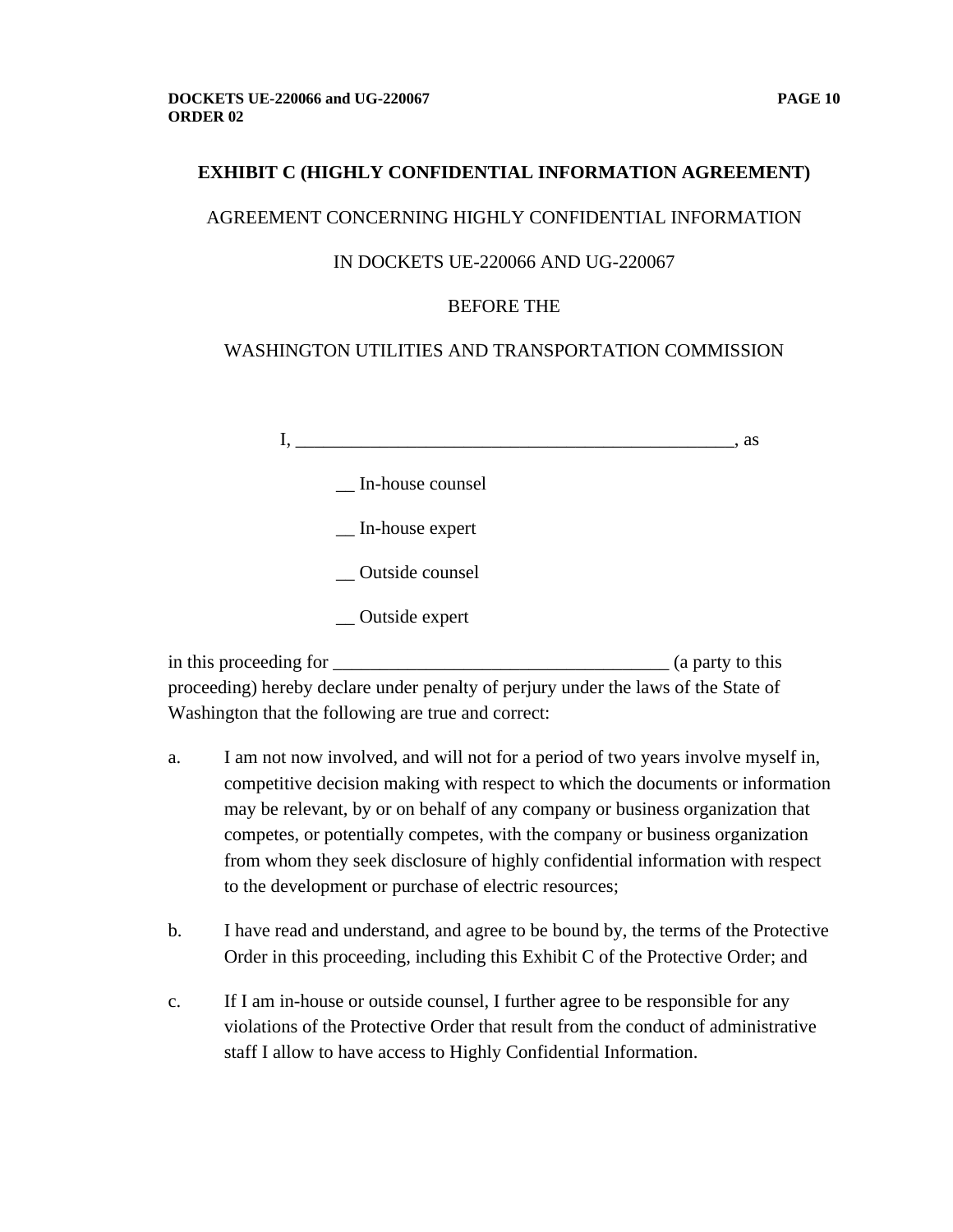Signature Date

\_\_\_\_\_\_\_\_\_\_\_\_\_\_\_\_\_\_\_\_\_\_\_\_\_\_\_\_\_\_\_\_\_\_\_\_ \_\_\_\_\_\_\_\_\_\_\_\_\_\_\_\_\_\_\_\_\_\_\_\_\_\_\_

City/State where this Agreement was signed

\_\_\_\_\_\_\_\_\_\_\_\_\_\_\_\_\_\_\_\_\_\_\_\_\_\_\_\_\_\_\_\_\_\_\_\_

\_\_\_\_\_\_\_\_\_\_\_\_\_\_\_\_\_\_\_\_\_\_\_\_\_\_\_\_\_\_\_\_\_\_\_\_

Employer

Position and Responsibilities Permanent Address

\* \* \*

The following portion is to be completed by the responding party and filed with the Commission within 10 days of receipt. Failure to do so will constitute a waiver and the above-named person will be deemed a person having access to Highly Confidential Information under the terms and conditions of the protective order.

\_\_\_\_\_\_\_\_\_\_\_\_\_\_\_\_\_\_\_\_\_\_\_\_\_\_\_\_\_\_\_\_\_\_\_\_ \_\_\_\_\_\_\_\_\_\_\_\_\_\_\_\_\_\_\_\_\_\_\_\_\_\_\_

\_\_\_\_\_\_\_ No objection.

\_\_\_\_\_\_\_ Objection. The responding party objects to the above-named person having access to Highly Confidential Information. The objecting party shall file a motion